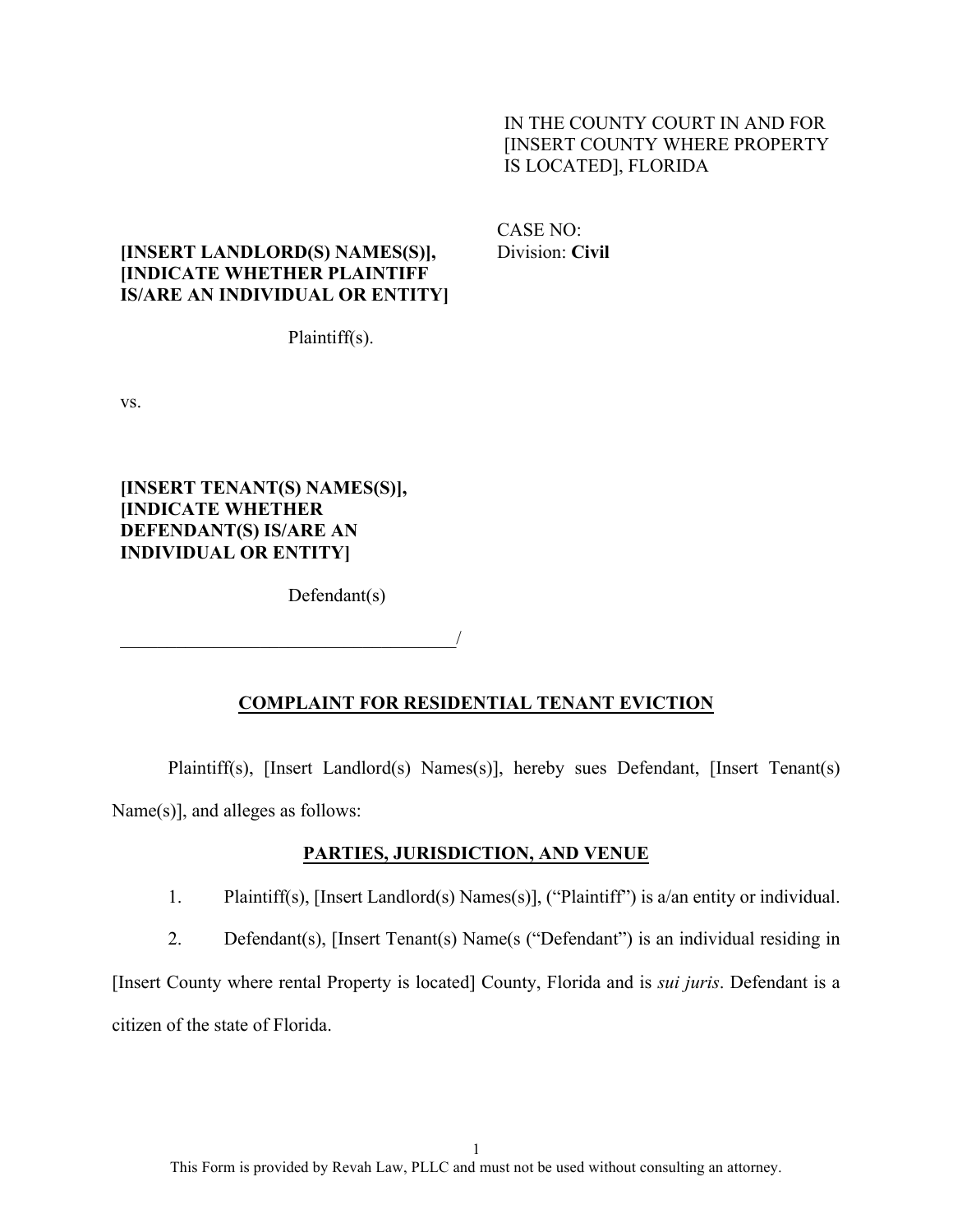3. This Court has personal jurisdiction over the Defendant because the Defendant resides in [Insert County where rental Property is located], Florida, and/or because the property at issue is located in [Insert County where rental Property is located] County, Florida.

4. This Court has exclusive subject matter jurisdiction over this cause of action pursuant to Section 34.011 of the Florida statutes because this cause of action relates to the right of possession of real property and does not involve an amount in controversy exceeding \$15,000.

5. Venue is proper in this County pursuant to Section 47.011 of the Florida Statutes because the Defendant resides in [Insert County where rental Property is located] County, and/or the cause of action accrued in this County.

## **COUNT I Tenant Eviction**

6. This is an action to evict a Tenant from real property located in [Insert County where rental Property is located] County, Florida.

7. Plaintiff owns the following described real property in the County: **[**Insert County where Rental Property is Located]

8. Defendant has possession of the real property under a/an [Oral or Written Lease Agreement] to pay rent in [monthly, weekly, or annual] installments. A copy of the written lease agreement, if any, is attached hereto as "Exhibit 1."

9. Defendant failed to pay the rent and currently carries a past due balance of \$[Insert Amount of Past Due Rent] for rent and use of the premises. A copy of the tenant's ledger, if any, is attached hereto as "Exhibit 2."

10. Plaintiff served Defendant with a three-day Notice on [Insert Date when Plaintiff Served Defendant with three-day Notice] to pay rent or deliver possession but Defendant refuses to do either. A copy of the three-day notice is attached hereto as "Exhibit 3."